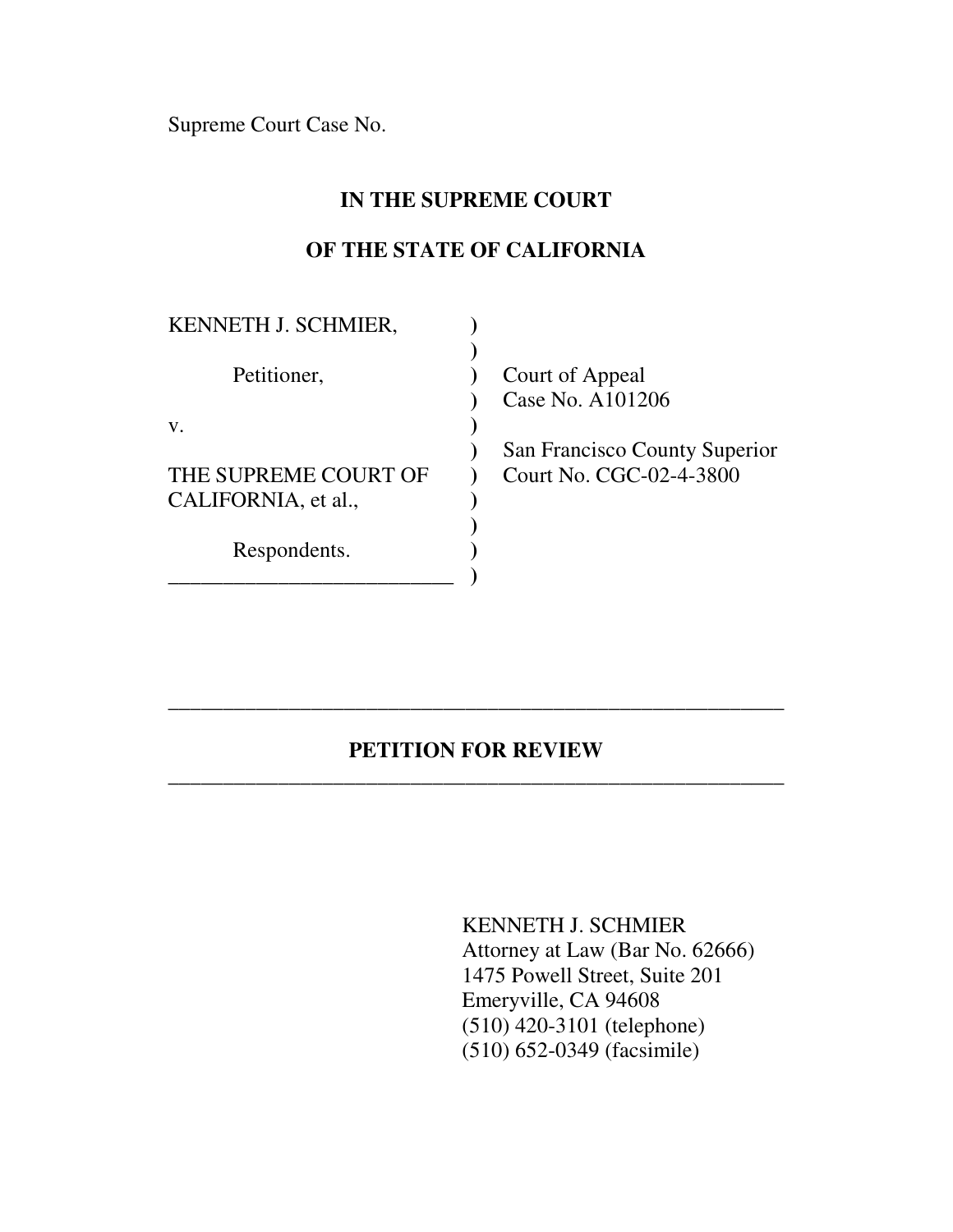# TABLE OF CONTENTS

|                |                                                                                                                                                                                                                                                                                                                          | Page                |
|----------------|--------------------------------------------------------------------------------------------------------------------------------------------------------------------------------------------------------------------------------------------------------------------------------------------------------------------------|---------------------|
|                | <b>TABLE OF AUTHORITIES</b>                                                                                                                                                                                                                                                                                              | $\ddot{\mathbf{i}}$ |
| $\mathbf{I}$ . | <b>ISSUES PRESENTED</b>                                                                                                                                                                                                                                                                                                  | $\mathbf{1}$        |
| II.            | <b>REASONS FOR GRANTING REVIEW</b>                                                                                                                                                                                                                                                                                       | $\overline{2}$      |
| Ш.             | STATEMENT OF THE CASE                                                                                                                                                                                                                                                                                                    | 3                   |
| IV.            | <b>STATEMENT OF FACTS</b>                                                                                                                                                                                                                                                                                                | 5                   |
| V.             | <b>LEGAL DISCUSSION</b>                                                                                                                                                                                                                                                                                                  | $\overline{7}$      |
|                | THE COURT OF APPEAL DECISION IS<br>$A_{\cdot}$<br><b>INCONSISTENT WITH THE HOLDING OF</b><br>THE U.S. SUPREME COURT IN LEGAL<br>SERVICES CORP. v. VELAZQUEZ.<br>B <sub>1</sub><br>ADJUDICATION OF THE CONSTITUTION-<br><b>ALITY OF RULE 977 CANNOT BE</b><br><b>ACCOMPLISHED ON THE FACE OF THE</b><br><b>COMPLAINT.</b> | 8<br>11             |
|                | $C_{\cdot}$<br>THE COURT OF APPEAL OPINION HERE IS<br><b>INCONSISTENT WITH THIS COURT'S</b><br>PRIOR OPINION IN AUTO EQUITY SALES v.<br><b>SUPERIOR COURT.</b>                                                                                                                                                           | 13                  |
| VI.            | <b>CONCLUSION</b>                                                                                                                                                                                                                                                                                                        | 15                  |
|                | CERTIFICATE OF COMPLIANCE WITH RULE 14(c)(1)                                                                                                                                                                                                                                                                             | 16                  |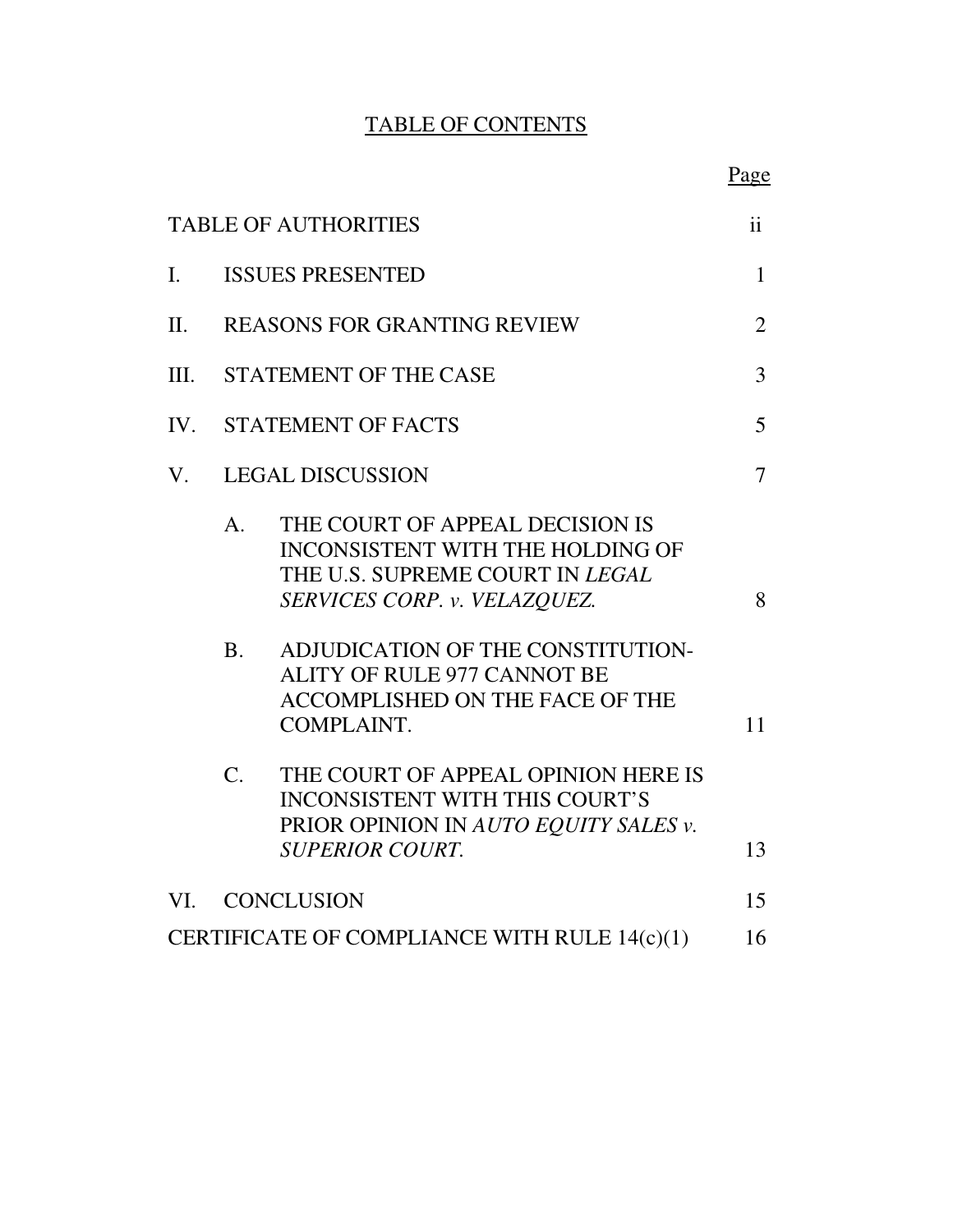## TABLE OF AUTHORITIES

| <b>CASE AUTHORITIES:</b>                                                                                                                                                                           | Page   |
|----------------------------------------------------------------------------------------------------------------------------------------------------------------------------------------------------|--------|
| Auto Equity Sales v. Superior Court (1962) 57 Cal.2d 450                                                                                                                                           | passim |
| <i>Boyd v. United States</i> (1886) 116 U.S. 616                                                                                                                                                   | 15     |
| County of Los Angeles v. Wilshire Ins. Co. (1978)<br>103 Cal.App.3d Supp. 1                                                                                                                        | 14     |
| Hill v. Colorado (2000) 530 U.S. 703                                                                                                                                                               | 9      |
| Legal Services Corp. v. Velazquez (2001) 121 S. Ct. 1043                                                                                                                                           | passim |
| <i>People v. Kronke</i> (1999) 70 Cal.App.4 <sup>th</sup> 1535                                                                                                                                     | 16     |
| Schmier v. Supreme Court of California (2000)<br>78 Cal.App.4 <sup>th</sup> 703, rehearing denied, March 2, 2000,<br>review denied, May 24, 2000, cert. denied, 531 U.S. 958<br>(October 30, 2000) | 6      |
| <b>CONSTITUTIONAL AUTHORITIES:</b>                                                                                                                                                                 |        |
| United States Constitution, First Amendment                                                                                                                                                        | 2      |
| California Constitution, Article I, § 3                                                                                                                                                            | 2      |
| <b>CALIFORNIA RULES OF COURT:</b>                                                                                                                                                                  |        |
| Rule 28, California Rules of Court                                                                                                                                                                 | 1      |
| Rule 976, California Rules of Court                                                                                                                                                                | 5      |
| Rule 977 California Rules of Court                                                                                                                                                                 | passim |
| <b>MISCELLANEOUS AUTHORITIES:</b>                                                                                                                                                                  |        |

Barnett, Stephen R., "From Anastasoff to Hart to West's Federal Appendix: The Ground Shifts Under No-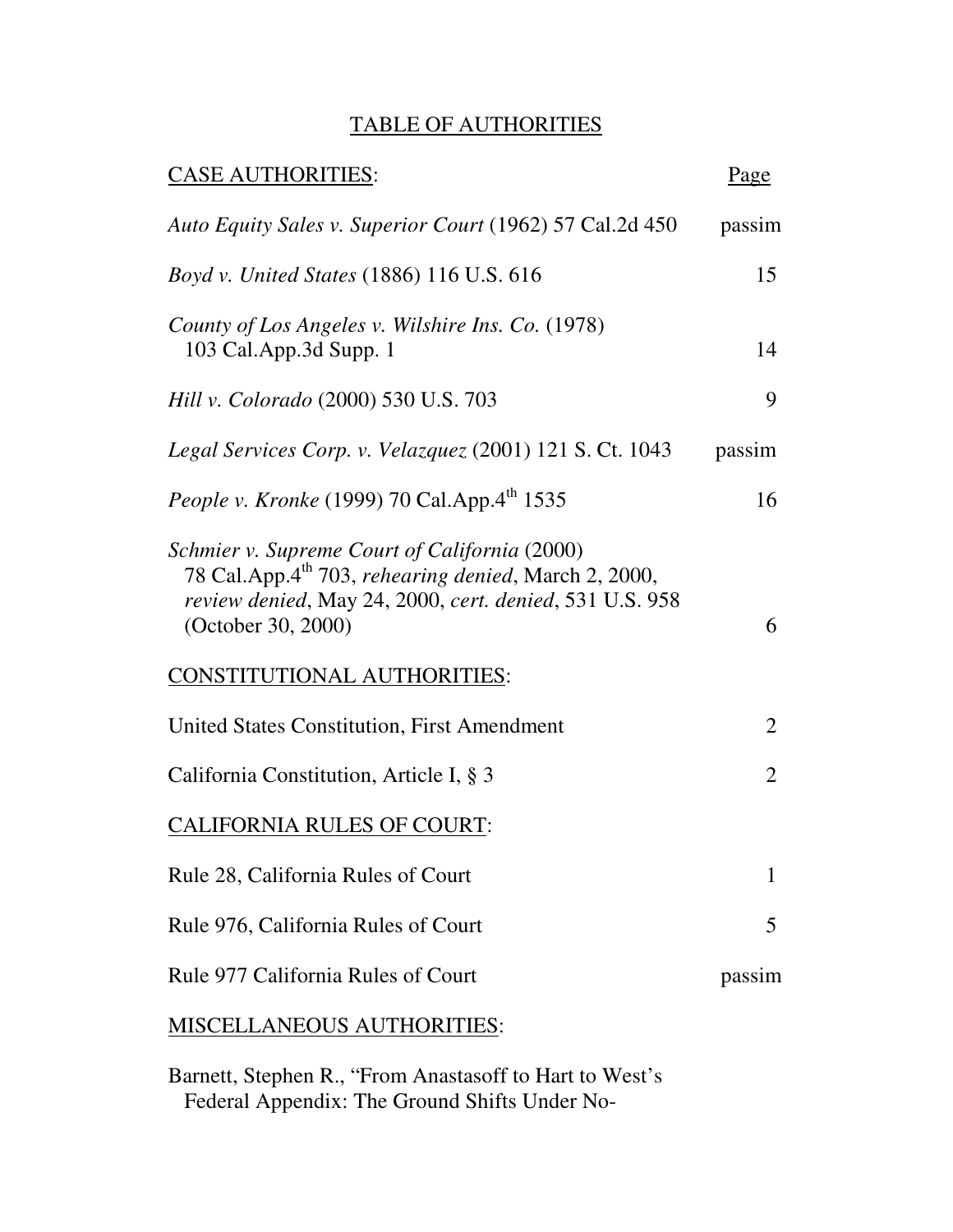| Citation Rules," Journal of Appellate Practice and<br><i>Process</i> (Spring 2002)                                         | 9  |
|----------------------------------------------------------------------------------------------------------------------------|----|
| Judge Samuel A. Alito, Jr., Report of Advisory Committee<br>on Appellate Rules (May 23, 2003)                              | 15 |
| Katsh and Chachkes, "Examining the Constitutionality of<br>No-Citation Rules," New York Law Journal (April 2, 2001)        | 9  |
| Tusk, Maria Brook, "No-Citation Rules As A Prior<br>Restraint on Attorney Speech," 103 Colum. Law Rev.<br>1202 (June 2003) | Q  |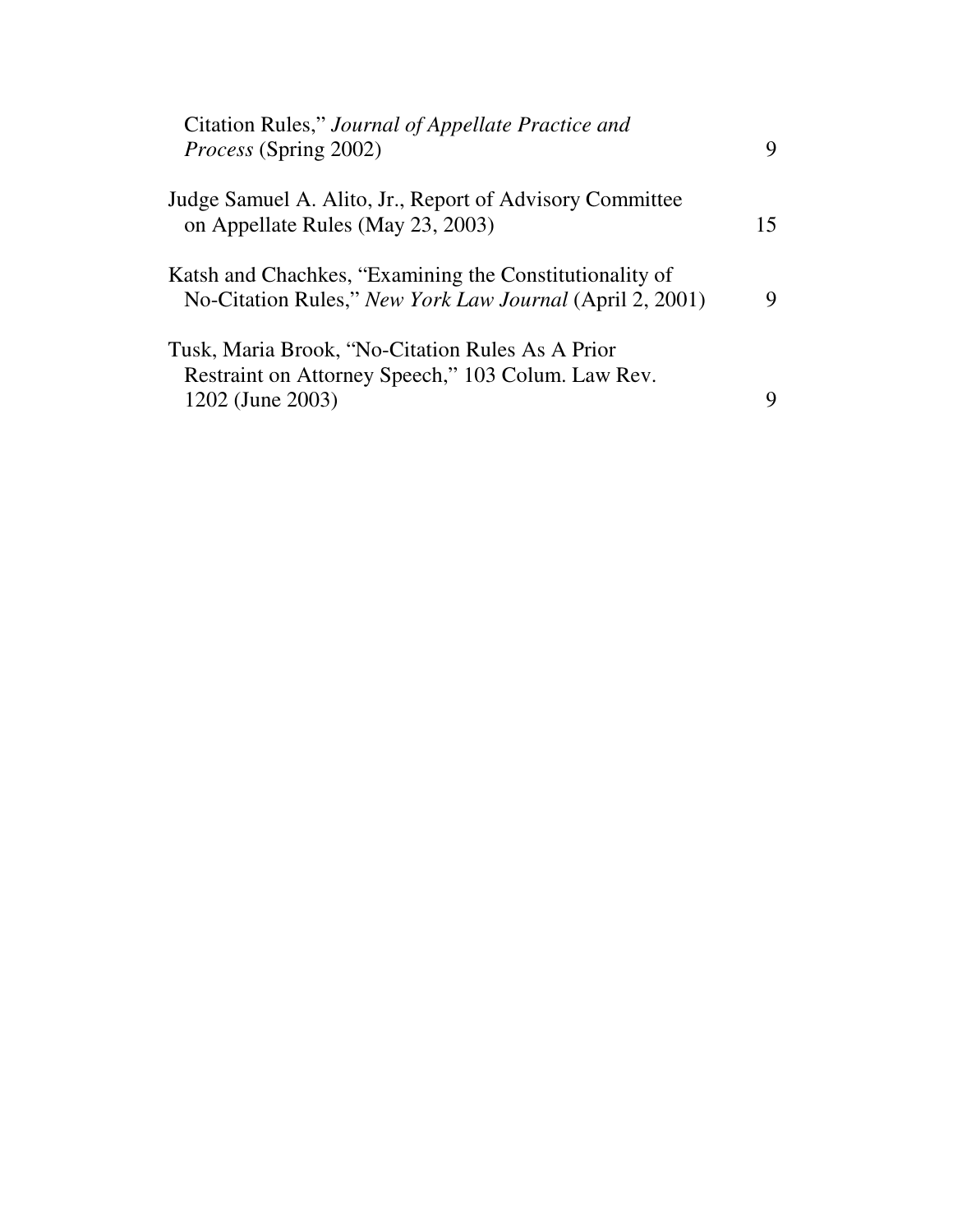Pursuant to Rule 28(a)(1), California Rules of Court, Petitioner Kenneth J. Schmier, individually and for all persons similarly situated in the State of California, hereby petitions for review of the December 16, 2003, unpublished decision of this case by the Court of Appeal, First District, Division Five; the decision became final on January 15, 2004. A copy of this decision is attached hereto as Appendix 1.

Review is necessary pursuant to Rule 28(b)(1) both to secure uniformity of opinion and to settle important questions of law. This petition presents the following important questions of statewide significance and magnitude:

### **I. ISSUES PRESENTED**

- 1. Does Rule 977 of the California Rules of Court, which forbids litigants from attributing rules of law, applications of rules of law to facts, and legal reasoning contained in pertinent previous decisions of the appellate courts, which may determine our causes or even relieve any of us of criminal or civil liabilities, violate the constitutional right of free speech or right to petition government for a redress of grievances?
- 2. Can Rule 977 be found constitutional on demurrer as a matter of law when the underlying courts admit the rule restricts speech, without statement of purpose or justification of the rule, proof of the efficacy of the rule to achieve any stated goals, examination of less restrictive means of achieving the intended benefits of the Rule, and without other factual determinations relevant to any level of First Amendment scrutiny?
- 3. Given that *Auto Equity Sales v. Superior Court* (1962) 57 Cal.2d 450, requires all California courts to abide by the decisions of the appellate courts regardless of whether such cases are designated as "published," and now that the public is regularly accessing "unpublished" decisions on the internet, is any legitimate state interest served by restricting litigants' speech by banning citation to unpublished decisions?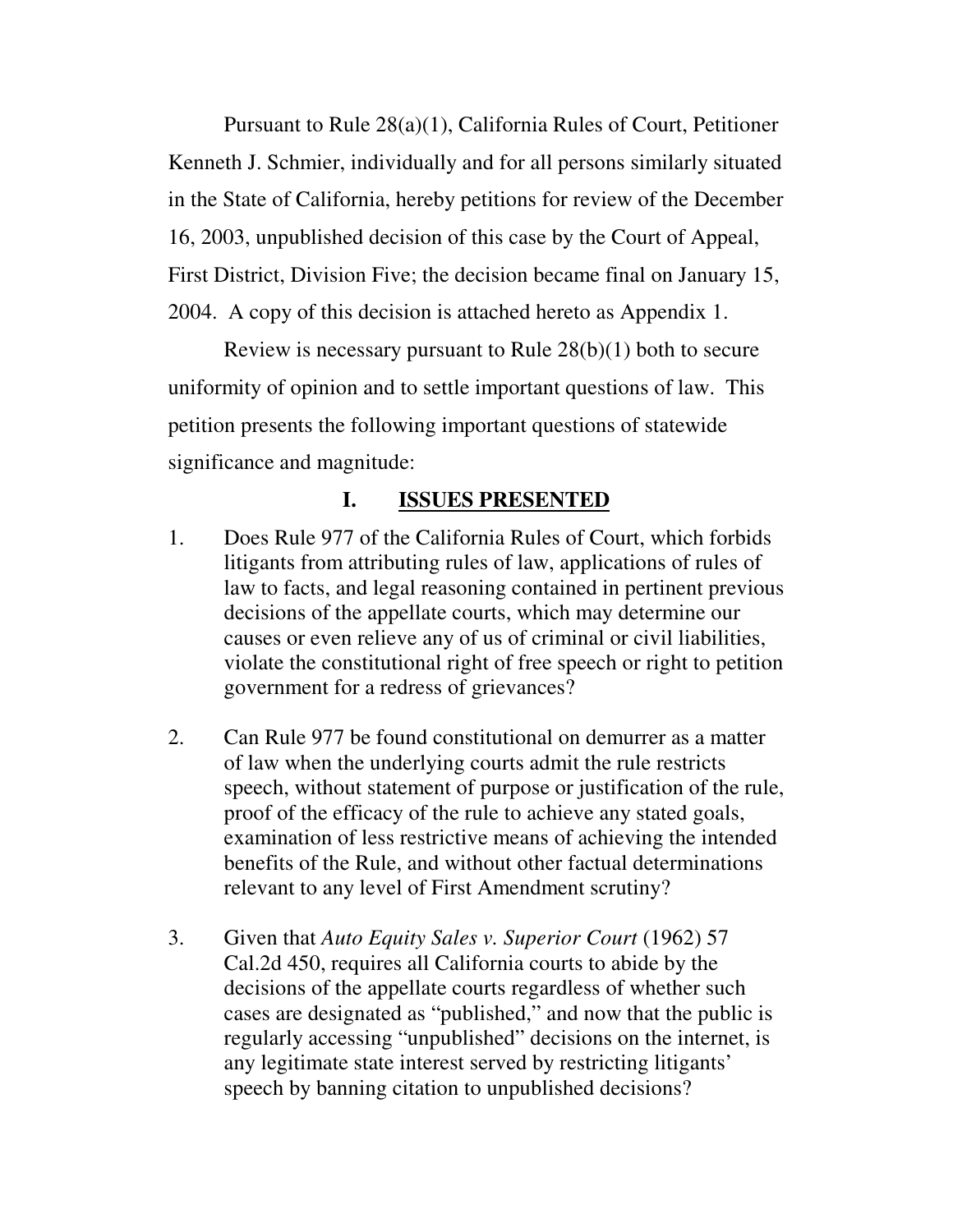#### **II. REASONS FOR GRANTING REVIEW**

At issue in this case is the existence of an important public right – the right of litigants and counsel to cite and discuss relevant prior California appellate opinions to influence the outcome of pending disputes.

Petitioner challenges the constitutionality of Rule 977 of the California Rules of Court, which prohibits litigants from bringing to any court's attention the existence of 94% of the decisions of the Court of Appeal in arguments before any court of the State of California for no reason other than that these decisions have been arbitrarily marked with words "not to be published." Rule 977, on its face and as it has been applied to Petitioner, has violated his free speech rights guaranteed by the First Amendment to the United States Constitution and Article I, § 3 of the California Constitution.

Rule 977 cannot meet any level of First Amendment scrutiny when it prohibits the mere mention of unpublished opinions in our common law court system for any reason without proof of purpose or evaluation of alternatives. This is particularly true now that all opinions, whether designated "published" or "unpublished," are widely disseminated on internet search engines and included in the research of all litigants, counsel, and the courts themselves. Even if justification were offered and proven, Rule 977 is unquestionably an overbroad restraint on free expression of citizens where it matters most – in our legal system. The rule prohibits mention of legal authority which could be determinative or thought-provoking, as it did with Petitioner, or as it could with criminal defendants who would be prevented from citing exonerating authorities.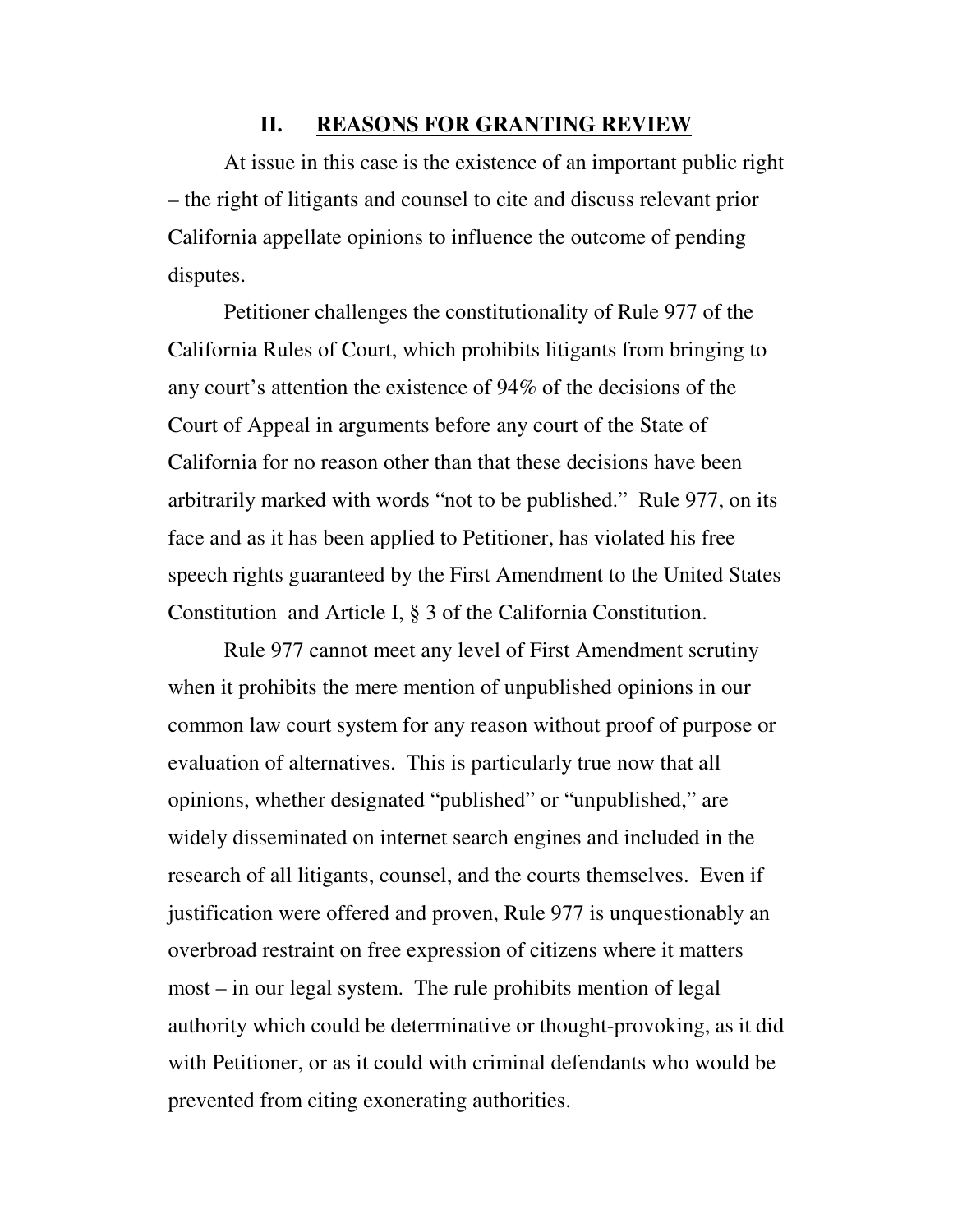The Judiciary has not permitted Rule 977 to be subject to constitutional scrutiny of any kind, and it cannot be declared a constitutional exercise of legitimate judicial authority on demurrer. The Court of Appeal decision herein is premised exclusively on its incorrect refusal to follow the holding of the United States Supreme Court in *Legal Services Corp. v. Velazquez* (2001) 121 S. Ct. 1043, and ignores all other arguments made to that Court. *Velazquez* calls into question the constitutionality of any law that restricts the arguments that lawyers may pursue before the Judiciary.

The only approach that powerless citizens have before the infinitely powerful Judiciary is to put forth the logic embraced by judges previously and ask for similar treatment. Rule 977 defeats this basic mechanism of justice. For the Judiciary to evade a full inquiry into this issue by the use of power and not logic is an act of tyranny. This case invites the Court to address what the problems of the Judiciary really are and the resources it needs to dispense justice to all litigants consistent with the Constitution and the promise of rational justice.

Review is necessary to clarify this important public right, and to align California with the view espoused by the United State Supreme Court and the position recently recommended by the federal Judiciary.

#### **III. STATEMENT OF THE CASE**

On January 24, 2002, Kenneth J. Schmier filed a complaint for declaratory and injunctive relief in San Francisco Superior Court against the Supreme Court of California, the California Courts of Appeal and the California Judicial Council. Schmier alleged that a panel of Division Five of the First District Court of Appeal violated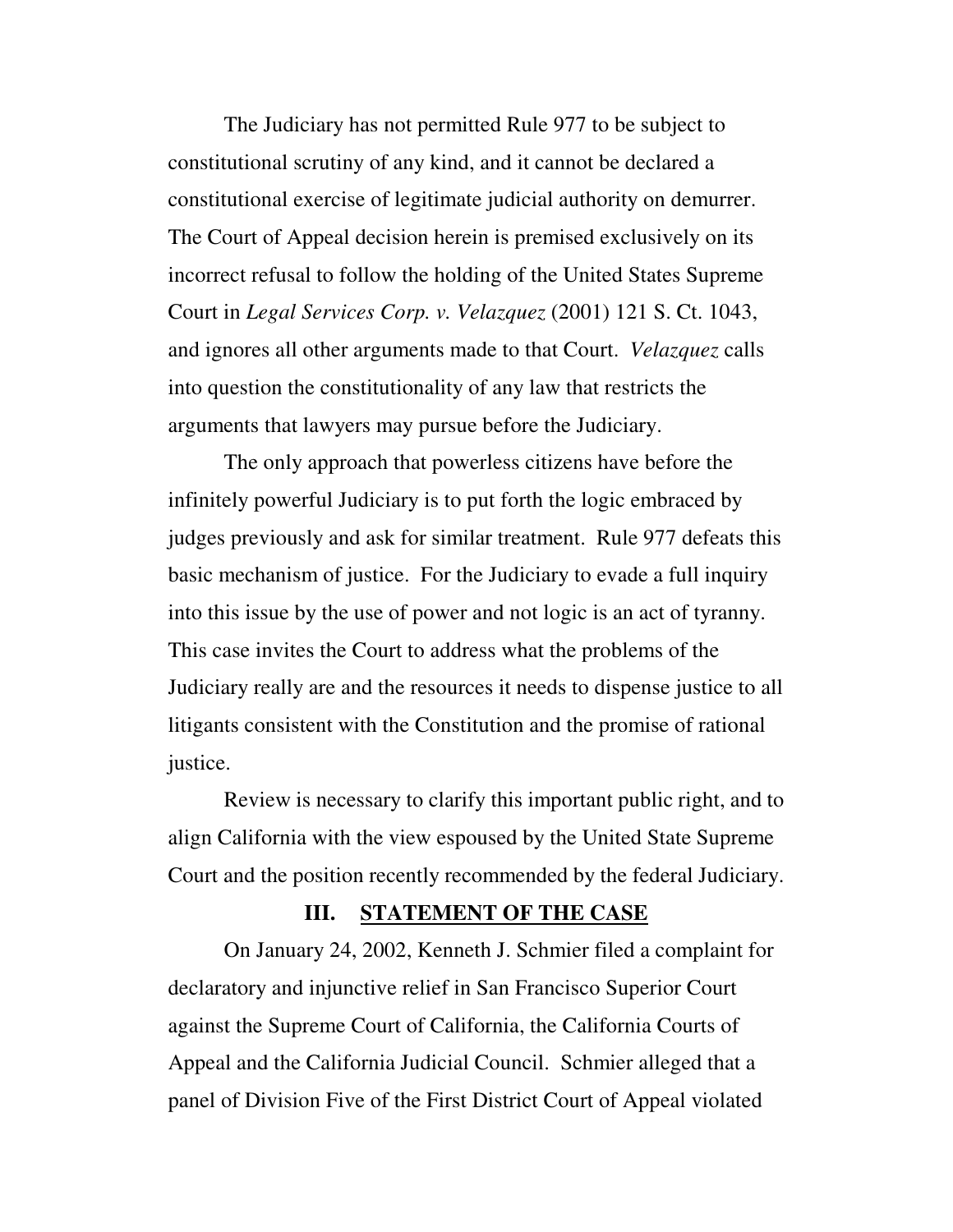his constitutional rights of free expression when it refused, on the basis of Rule 977, to permit him to cite and discuss relevant unpublished opinions in an oral argument on behalf of a client.

In his complaint, Schmier sought nominal damages, injunctive relief, and a declaration that Rule 977 of the California Rules of Court violates the First Amendment of the United States Constitution and Article I, § 3 of the California Constitution.

On January 28, 2002, Schmier filed and served an Ex Parte Application for Temporary Injunction, Writ of Mandamus or Prohibition, and for Order to Show Cause for Preliminary Injunction. The ex parte application was denied on January 29, 2002.

Respondents filed a notice of demurrer and demurrer on March 2, 2002, and the demurrer was opposed by Schmier. On April 9, 2002, without appearance by the parties, the trial court adopted its tentative ruling and sustained the demurrer without leave to amend.

The trial court signed the Order Sustaining Demurrer on September 12, 2002, and the order was entered on September 17, 2002. Notice of Entry of Order Sustaining Demurrer was filed October 1, 2002.

The trial court entered the Order Dismissing Case on November 4, 2002. Notice of Entry of Order Dismissing Case was filed on December 20, 2002.

Appellant/Petitioner filed his Notice of Appeal Combined with Notice Designating Clerk's Transcript on December 23, 2002. As set forth in the Notice of Appeal, Schmier appealed the Order Dismissing Case entered on November 4, 2002, and the related Order Sustaining Demurrer entered on September 17, 2002.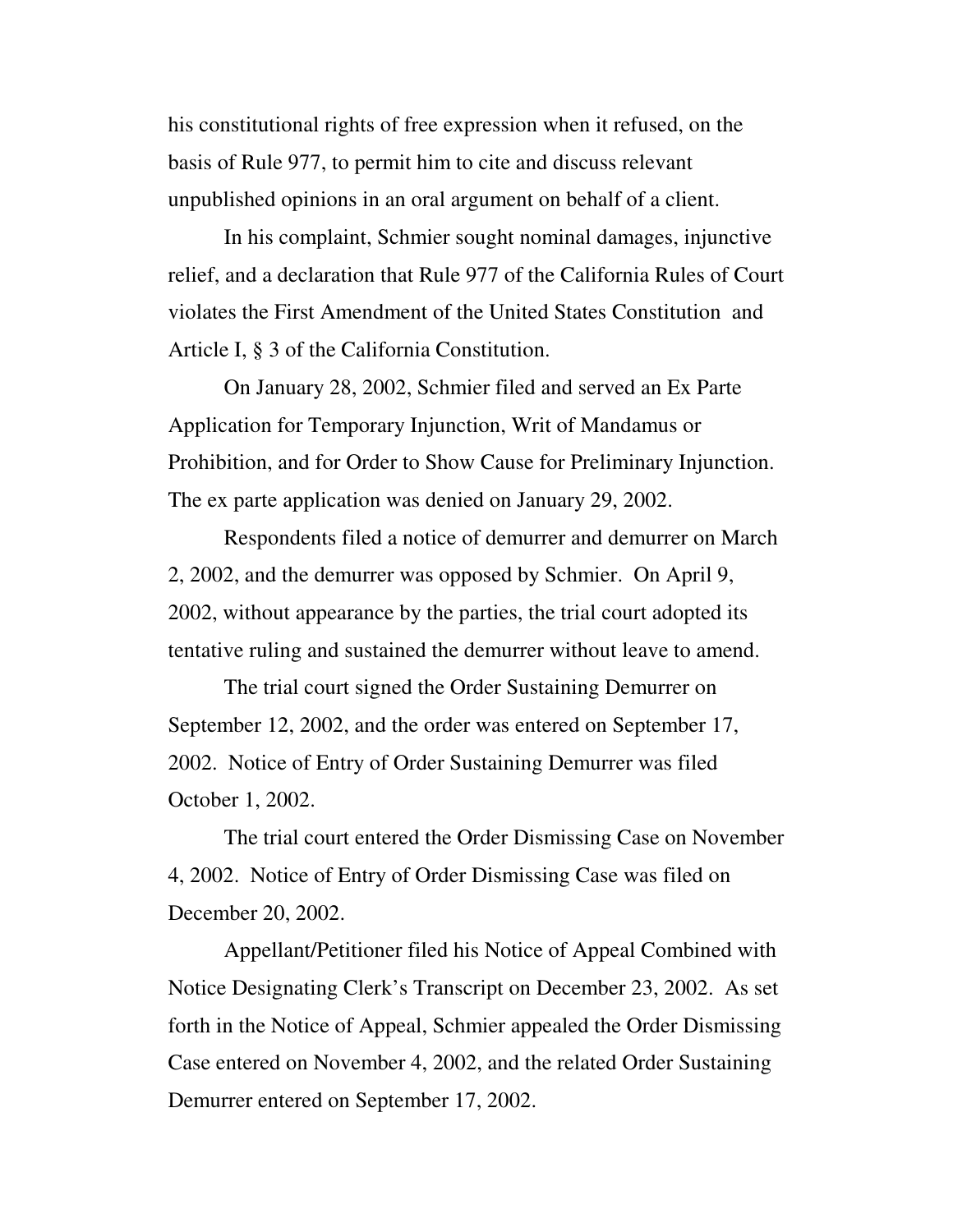Petitioner requested that the panel members of Division Five, First Appellate District, to which the appeal was assigned, recuse themselves because the action directly involved the conduct of that very panel in a prior appeal. The request was denied.

The appeal was briefed by the parties, and the appeal was submitted to the Court of Appeal by the parties without oral argument. The unpublished opinion of the Court of Appeal herein affirming the trial court was filed on December 16, 2003, and it became final on January 15, 2004. No petition for rehearing was filed in the Court of Appeal.

### **IV. STATEMENT OF FACTS**

Rule 977 of the California Rules of Court provides:

(a) [Unpublished opinions.] An opinion of a Court of Appeal or an appellate department of the superior court that is not certified for publication or ordered published shall not be cited or relied on by a court or a party in any other action or proceeding except as provided in subdivision (b).

Petitioner Kenneth J. Schmier is an attorney at law and member of the California State Bar. Schmier was counsel of record for plaintiff Michael Schmier in an action entitled *Michael Schmier v. Supreme Court of California*, San Francisco Superior Court no. 995232, Court of Appeal, First Appellate District no. AO85177 (hereafter "*Schmier I.*") Kenneth Schmier and Michael Schmier are brothers. *Schmier I* challenged the constitutionality of Rules 976 through 979 of the California Rules of Court.

Appearing as counsel of record before a panel of Division Five, First Appellate District, in *Schmier I*, Schmier sought permission to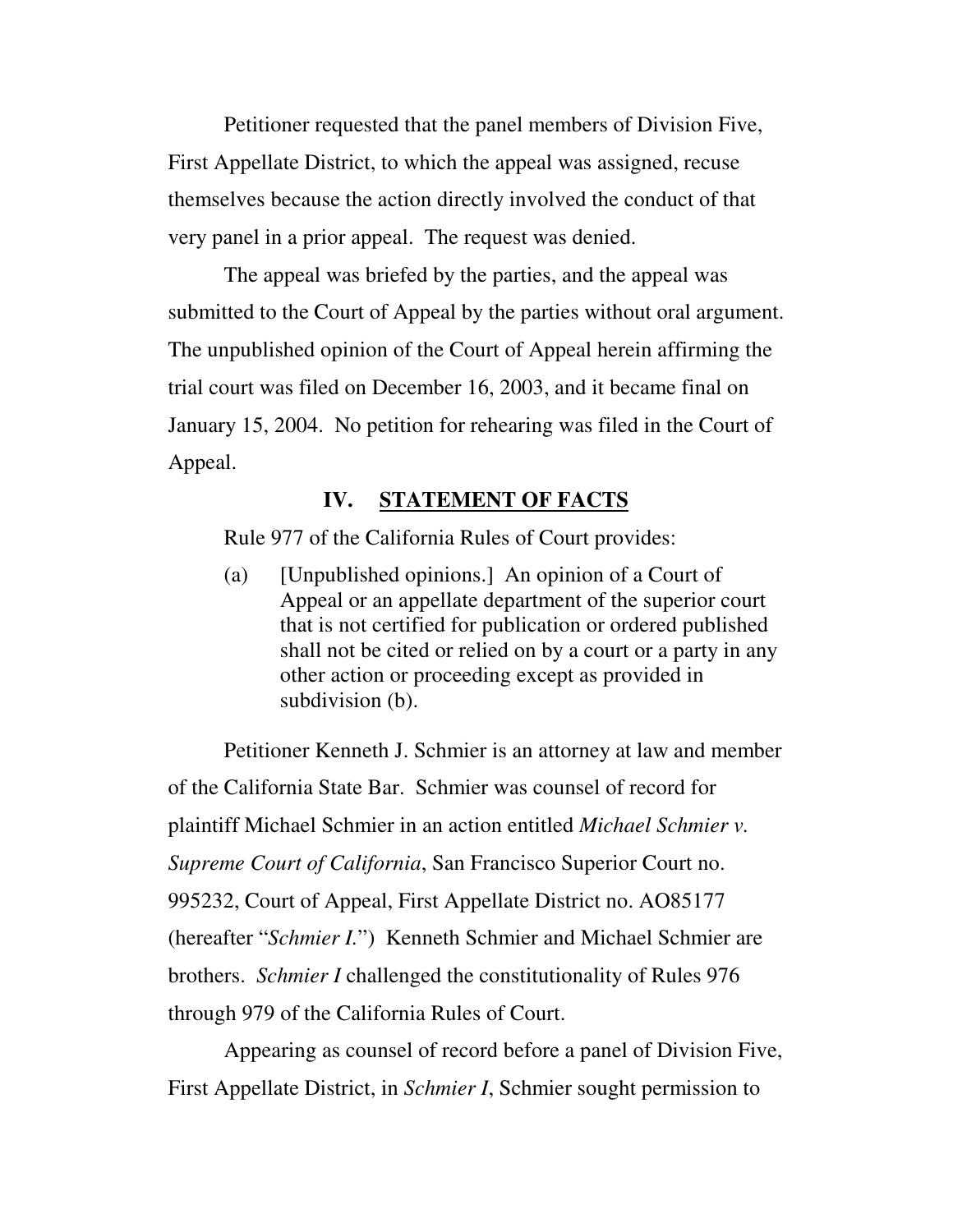cite unpublished appellate opinions with holdings directly relevant to the issues before the panel. Justice Barbara Jones, Presiding, expressly denied the request, relying on Rule 977, and the panel refused to permit Kenneth Schmier to cite or discuss unpublished opinions during his argument on behalf of his client. Rule 977 was thus used by the Judiciary to protect Rule 977.

*Schmier I* thereafter resulted in a published opinion, *Schmier v. Supreme Court of California* (2000) 78 Cal.App.4 th 703, *rehearing denied*, March 2, 2000, *review denied*, May 24, 2000, *cert. denied*, 531 U.S. 958 (October 30, 2000). The *Schmier I* published opinion affirmed the dismissal of the action there on the ground that Michael Schmier lacked standing to challenge the rules because he could not allege that he was ever personally denied the right to cite unpublished opinions and could thus state no particularized injury. Nonetheless, after finding Schmier lacked standing, the *Schmier I* court stated that Rule 976, which authorizes court to designate some opinions as "published" and some as "unpublished," did not violate the Due Process or Equal Protection rights of litigants as a matter of law.

On October 1, 2002, the California Courts of Appeal began widely disseminating all decisions – "published" and "unpublished" as defined in Rule 976 – through the internet and popular search engines used by attorneys and the general public. The wide-spread publication of unpublished opinions on the internet has exacerbated practical and constitutional problems created by Rule 977. Neither these issues nor free speech were addressed in the *Schmier I* opinion. //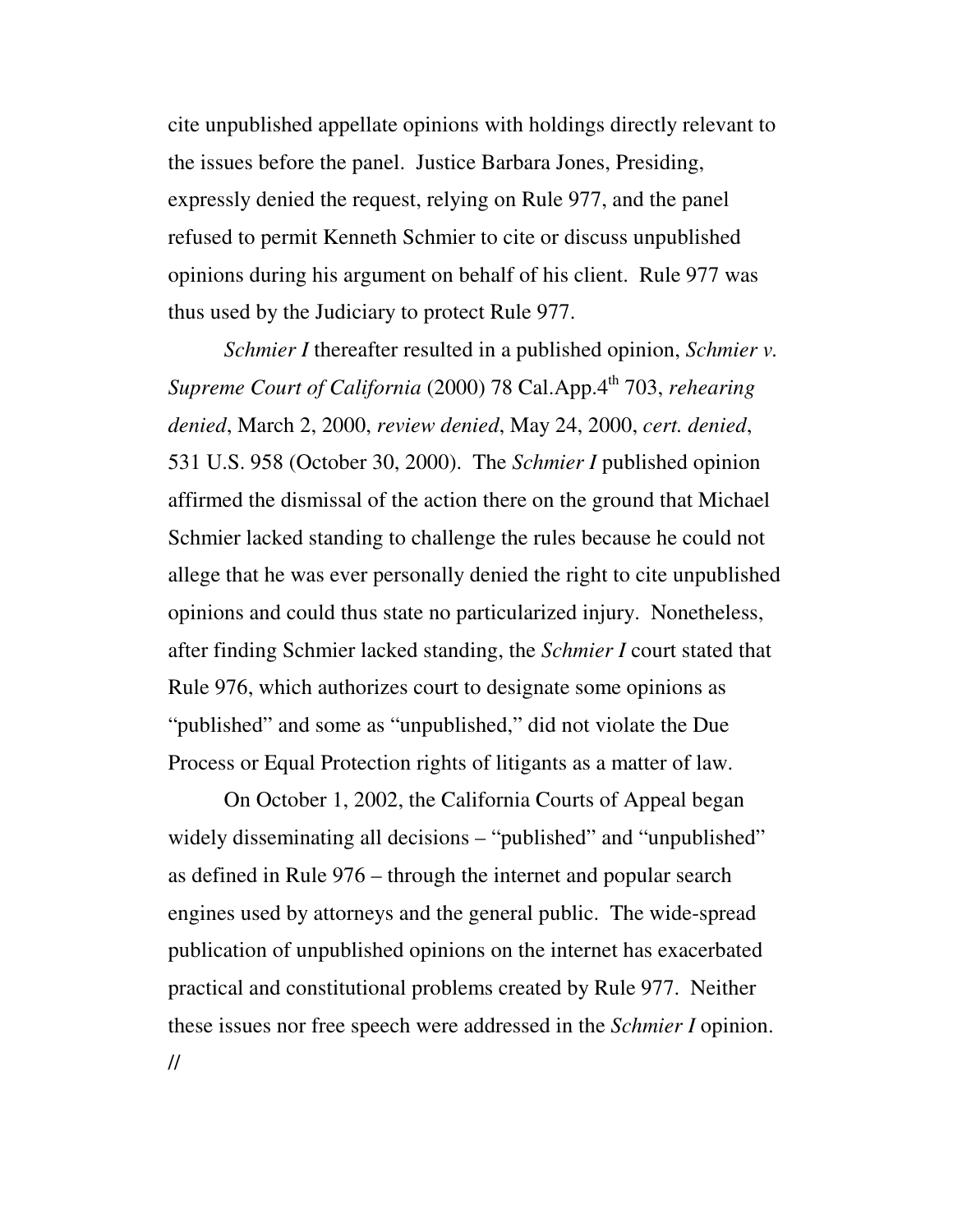### **V. LEGAL DISCUSSION**

Schmier does not challenge the constitutionality of a court's ability to publish cases selectively, nor the power of a court to select from precedents properly presented to it or known by it, those precedents it finds apposite within the context of a particular case. Schmier challenges only the Judiciary's ability to defeat entirely the salutary effects of the flexible concept of *stare decisis* by restricting the content of litigants' speech.

Rule 977 operates unconstitutionally to restrict the free speech rights of litigants by defining an entire line of arguments as impermissible before the courts of California. Specifically, litigants are not entitled to argue, "The California courts have resolved the situation presented in this case in this way, according to reasons stated pursuant to constitutional mandate, and this court should now act in a similar manner." This line of argument is the essence of common law argument, and is an exercise of speech and expression upon which common law courts must depend for the proper exercise of judicial power.

Because a rule defeating this line of argument is antithetic to the foundation of our system of law, *stare decisis*, and the rule of law generally, Rule 977 is an overbroad, unconstitutional restraint on free expression both on its face and as applied to Petitioner.

- // // //
- //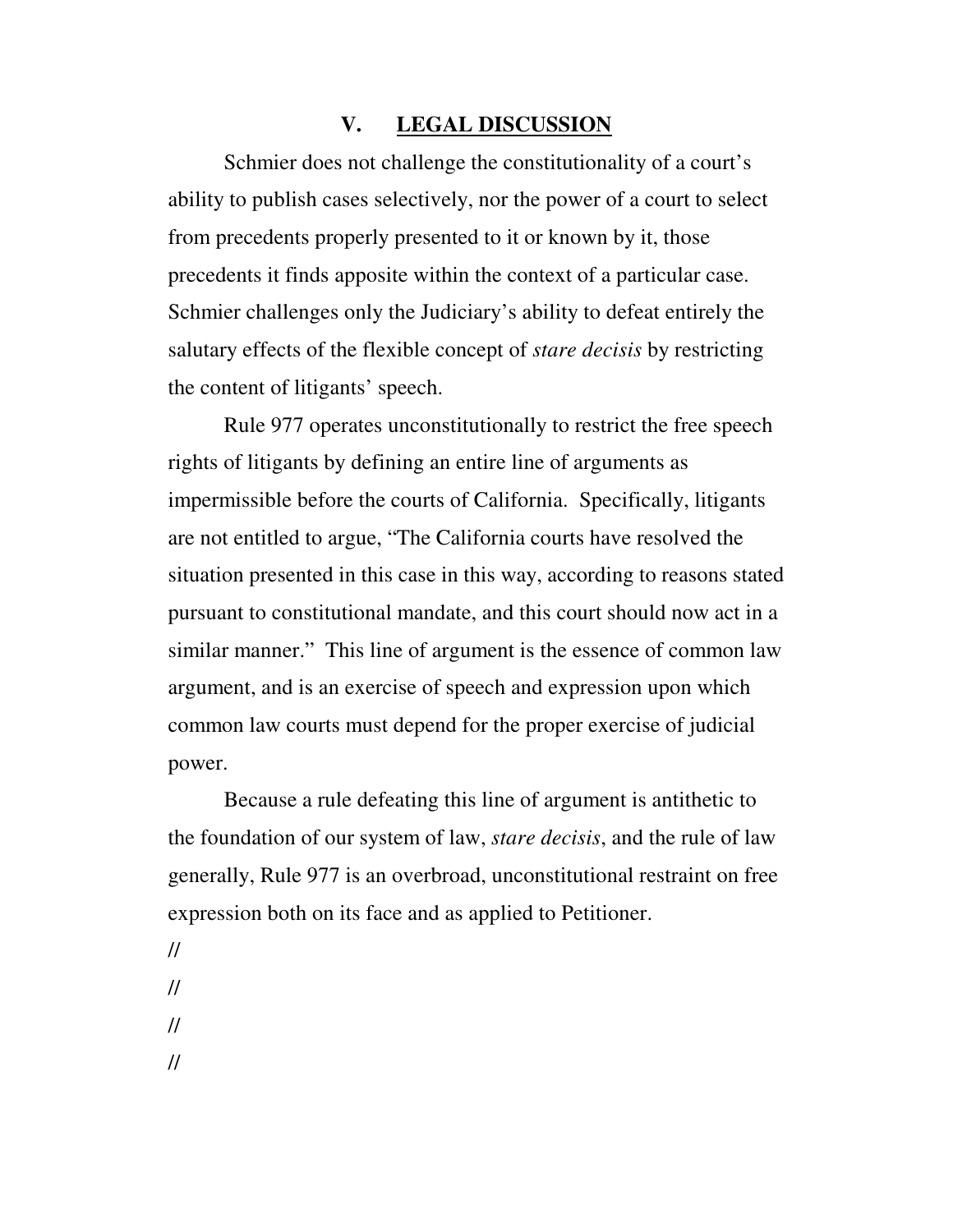### **A. THE COURT OF APPEAL DECISION IS INCONSIS-TENT WITH THE HOLDING OF THE U.S. SUPREME COURT IN** *LEGAL SERVICES CORP. v. VELAZQUEZ.*

*Legal Services Corp. v. Velazquez* (2001) 121 S.Ct. 1043, calls

into question the constitutionality of any law that restricts the

arguments that lawyers may pursue:

By seeking to prohibit the analysis of certain legal issues and to truncate presentation to the courts, the enactment under review prohibits speech and expression upon which courts must depend for the proper exercise of the judicial power. . . . [¶.] The restriction imposed by the statute here threatens severe impairments of the judicial function. Section  $504(a)(16)$  sifts out cases presenting constitutional challenges in order to insulate the Government's laws from judicial inquiry. If the restriction on speech and legal advice were to stand, the result would be two tiers of cases. In cases where LSC counsel were attorneys of record, there would be lingering doubt whether the truncated representation had resulted in complete analysis of the case, full advice to the client, and proper presentation to the court. The courts and public would come to question the adequacy and fairness of professional representations when the attorney, either consciously to comply with this statute or unconsciously to continue the representation despite the statute, avoided all references to questions of statutory validity and constitutional authority. A scheme so inconsistent with accepted separation of powers principles is an insufficient basis to sustain or uphold the restriction on speech. It is no answer to say that the restriction on speech is harmless because, under LSC's interpretation of the Act, its attorneys can withdraw. This misses the point. *The statute is an attempt to draw lines around the LSC program to exclude from litigation those arguments and theories Congress finds unacceptable but which by their nature are within the province of the courts to consider.*

(*Velazquez, supra*, 121 S.Ct. at pp. 1050-51 (italics added).)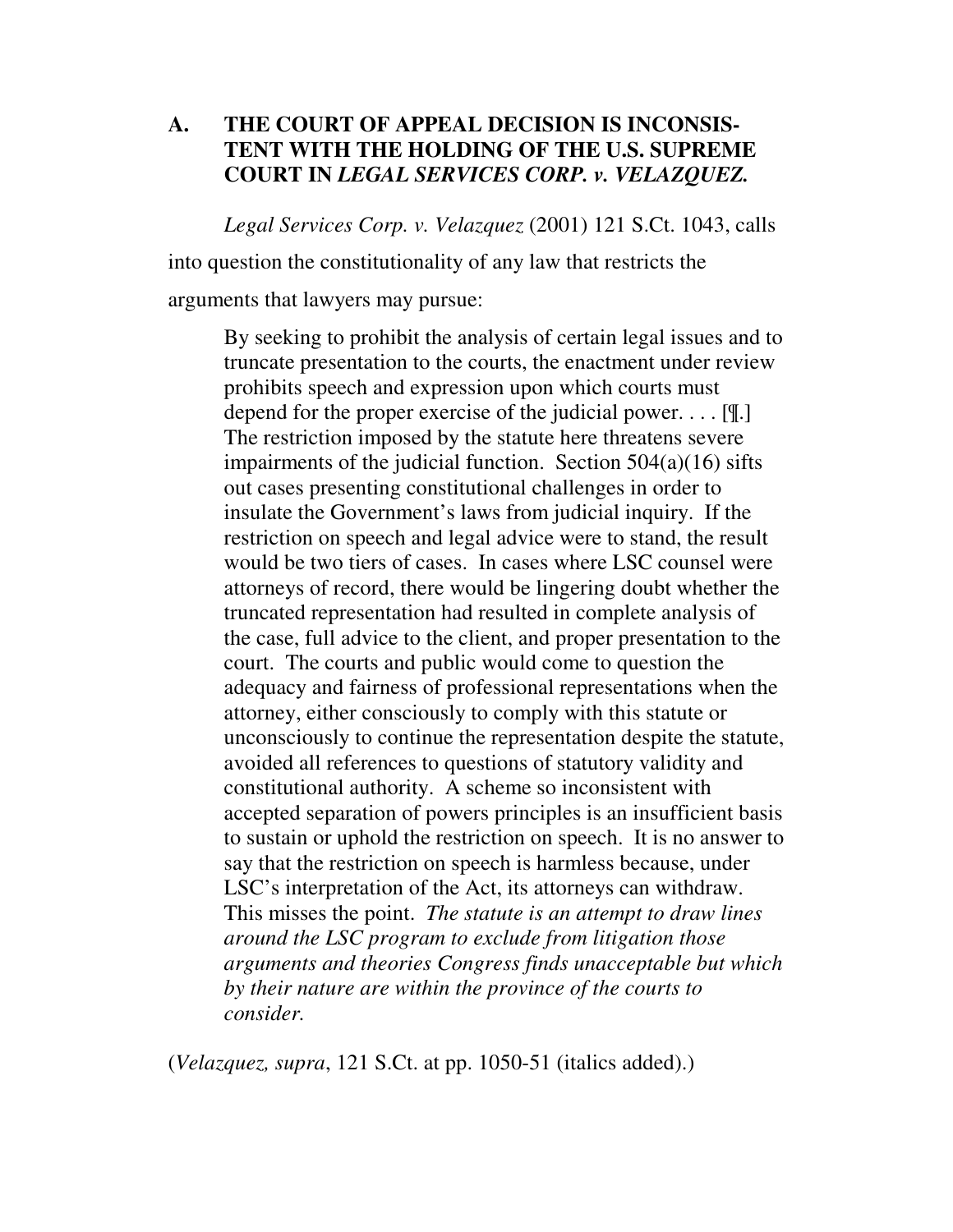Multiple commentators have recognized that the *Velazquez* holding applies to no-citation rules for the same reasons enumerated by the Supreme Court. (*See, e.g.,* Barnett, Stephen R., "From Anastasoff to Hart to West's Federal Appendix: The Ground Shifts Under No-Citation Rules," *Journal of Appellate Practice and Process* (Spring 2002); Tusk, Maria Brook, "No-Citation Rules As A Prior Restraint on Attorney Speech," 103 Colum. Law Rev. 1202 (June 2003).) Others have strongly made the argument that no-citation rules violate free speech. (*See, e.g.,* Katsh and Chachkes, "Examining the Constitutionality of No-Citation Rules," *New York Law Journal* (April 2, 2001).) Rule 977 truncates presentation to the courts in the same way as the law the Supreme Court struck down in *Velazquez*. However, the Court of Appeal here incorrectly distinguished *Velazquez*, and the resulting opinion is inconsistent with the opinion of the Supreme Court.

First, the Court of Appeal finds Rule 977 different from the Act considered in *Velazquez* because Rule 977 is viewpoint neutral. The Court of Appeal is incorrect. Rule 977 eliminates from discussion perhaps the most important viewpoint of all – the Judiciary's viewpoint as expressed in its own prior opinions.

Moreover, even if Rule 977 *is* viewpoint neutral, it certainly is not content-neutral because it prohibits attribution of judicial reasoning to its authors. The rule, by its clear language, identifies particular content of speech and prohibits that content. Both contentbased *and* viewpoint-based restrictions are presumptively invalid. (*Hill v. Colorado* (2000) 530 U.S.703, 769 (Kennedy, J., dissenting on other grounds).) The rule unquestionably denies free expression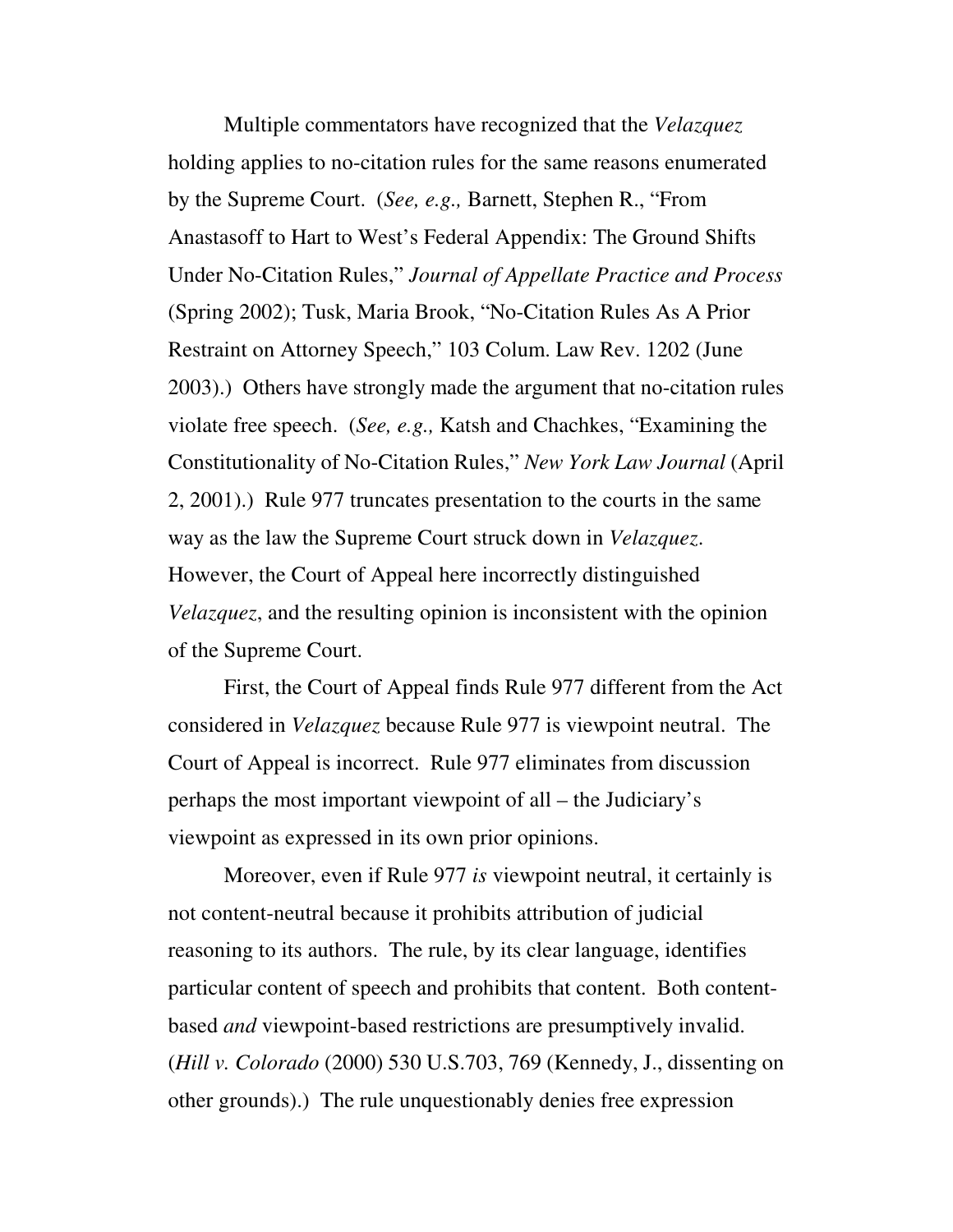rights – as the Court of Appeal here admitted – and the required First Amendment scrutiny of whatever level cannot be accomplished on demurrer.

Second, the Court of Appeal finds that Rule 977 does not operate to preclude any attorney from presenting any argument to the court. To the contrary, says the Court of Appeal, "a contention that rests on the reasoning of an unpublished decision may be asserted in a party's brief or argued in court." This rationale is circular at best, and simply misses the point. While a litigant may indeed take the analysis set forth in an unpublished opinion and present that analysis as the later litigant's own argument, the litigant is unquestionably restrained from advancing the most persuasive argument of all. The litigant may not argue, "This reasoning was previously adopted by this very court on indistinguishable facts." In our system such an assertion is an assertion of law. Our notion of justice then demands that a court provide reasons before departing from that precedent.

Additionally, by purportedly permitting litigants to argue the rationale of an unpublished opinion without revealing the prior court's authorship and holding, Rule 977 allows some parties to argue cases with which a particular judge or panel is familiar to the disadvantage of parties that may not know the case. Rule 977 thus results in a system in which all litigants, and perhaps even courts, must search all cases, both "published" and "unpublished" alike, to be aware of subtle references, which is more burdensome than simply responding to a stated citation. Undeniably, judges and their law clerks are now reading unpublished opinions. Given the likelihood that all parties, and the court, may know of relevant unpublished opinions, courts may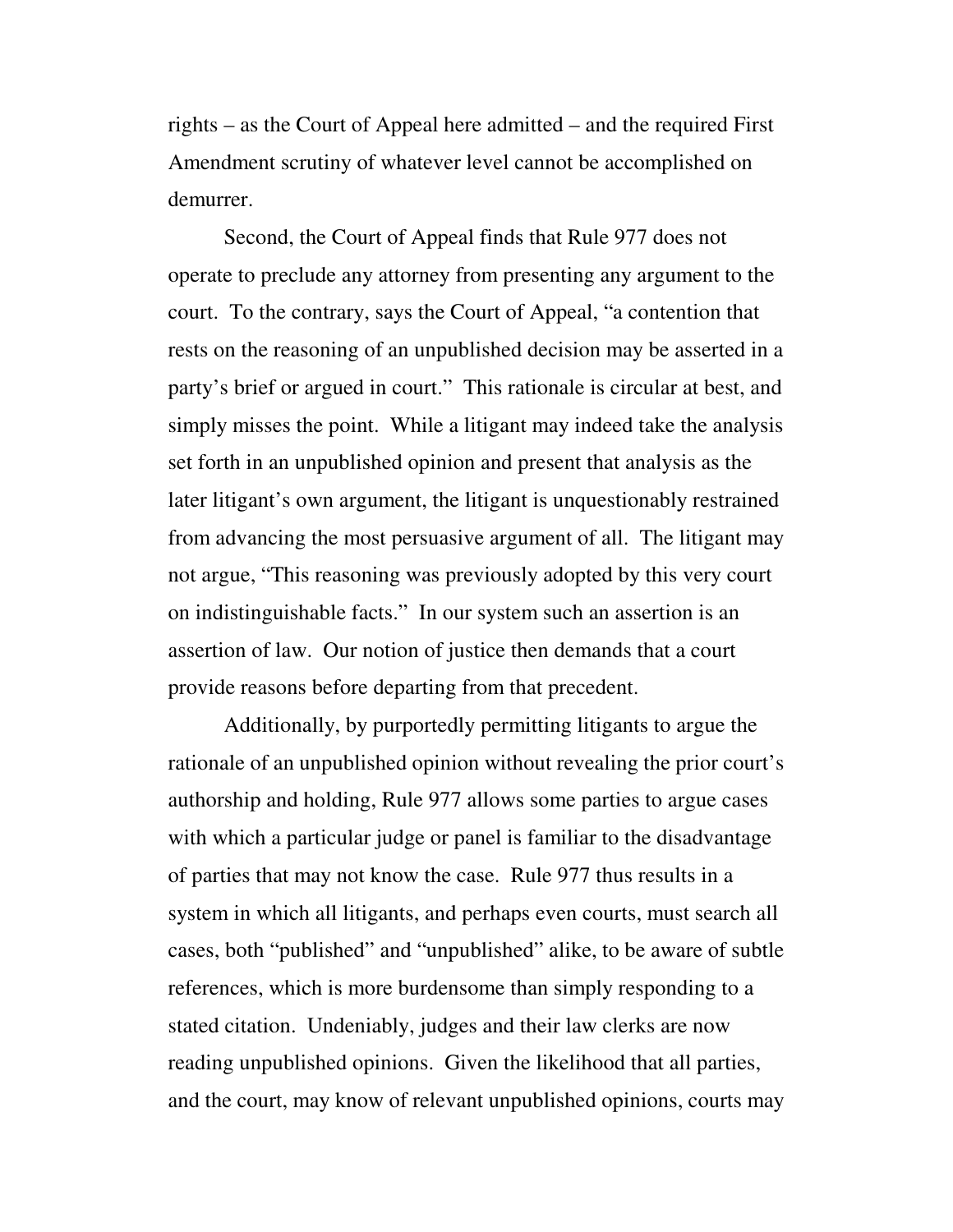well become forums where everyone discusses case content in a dance that somehow avoids citation. What rational purpose is served by such a dance? Petitioner and the public are entitled to a truthful answer.

Of equal concern is the conundrum where an appellate court reverses a trial court in an unpublished opinion, and the trial judge subsequently faces the same issue in another case. What is that judge expected to do – knowing as he or she does the holding in the unpublished opinion but being unable to rely upon that decision to supercede the duty to follow his or her prior ruling?

### **B. ADJUDICATION OF THE CONSTITUTIONALITY OF RULE 977 CANNOT BE ACCOMPLISHED ON THE FACE OF THE COMPLAINT.**

The Court of Appeal also distinguishes *Velazquez* on the purported grounds that no separation of powers issue exists in the Rule 977 analysis as it did in *Velazquez*. Rule 977 does violate separation of powers because it permits the Judiciary to vacate precedent outside of determining a case or controversy. That is a power reserved for the Legislature. However, the existence of an issue of separation of powers is, at this time, beside the point. The Supreme Court in *Velazquez* did not say that a statute restricting speech may only be invalidated if it constitutes a violation of the separation of powers doctrine. The Court there discussed the proffered rational, or "governmental interest," that Congress wanted certain provisions removed from the purview of courts, and held that such a rationale was insufficient to justify the restriction of speech.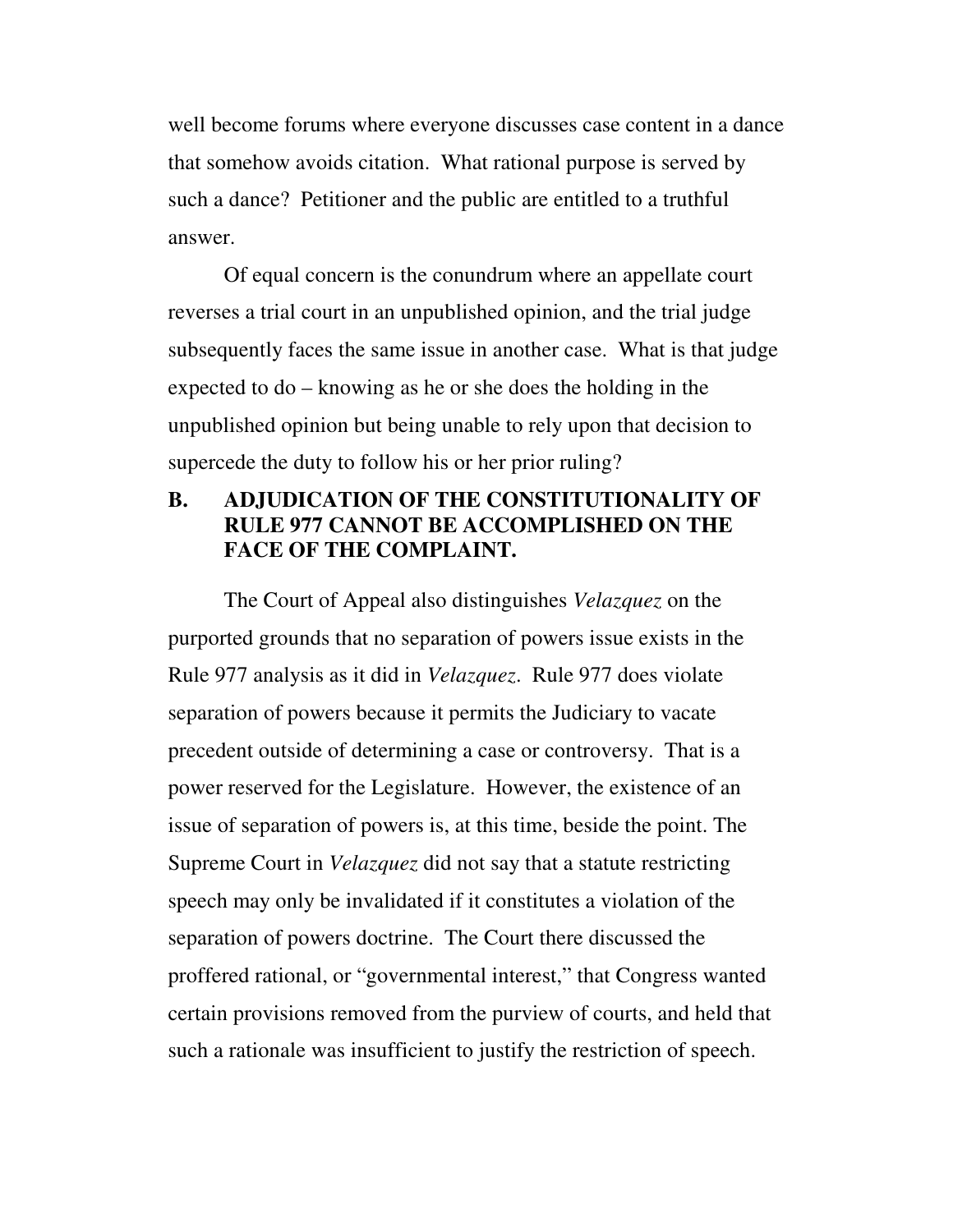Here the purported governmental interest advanced by Rule 977 is entirely unknown and unproven. It was not before the Court of Appeal below, and it was not before the trial court. A finding of the constitutionality of Rule 977 on demurrer is not possible because no evidence has been submitted or discovered regarding any justification of Rule 977, possible lesser intrusive means of achieving the same result, or other factual information necessary for any level of scrutiny to be applied. It appears that in judging itself, the Judiciary assumes facts as true for which independent triers of fact might require proof. It is for this reason that the sitting Judiciary should have recused themselves, and prospectively should recuse themselves.

After its discussion of the *Velazquez* opinion, the Court of Appeal side-steps the implications of *Velazquez* by stating that "whatever right to 'free speech' an attorney has [in the courtroom] is extremely circumscribed," and then concludes, "the 'no-citation' rule does not encroach on this 'extremely circumscribed' right."

The Court of Appeal thus implicitly admits that Rule 977 *does* invade the area of free expression, a fact that cannot be credibly disputed. The Judiciary must justify this invasion with evidence and logic, and it offers none.

Reasonable restrictions on freedom of speech are necessary to the operation of the courts. However, while freedom of speech may be "circumscribed" in a courtroom, it is not strangled. That was affirmed by the Supreme Court in *Velazquez*. Even if the Court of Appeal's most basic interpretation of Rule 977 as a viewpoint-neutral statute were correct, the Court of Appeal erred when it found Rule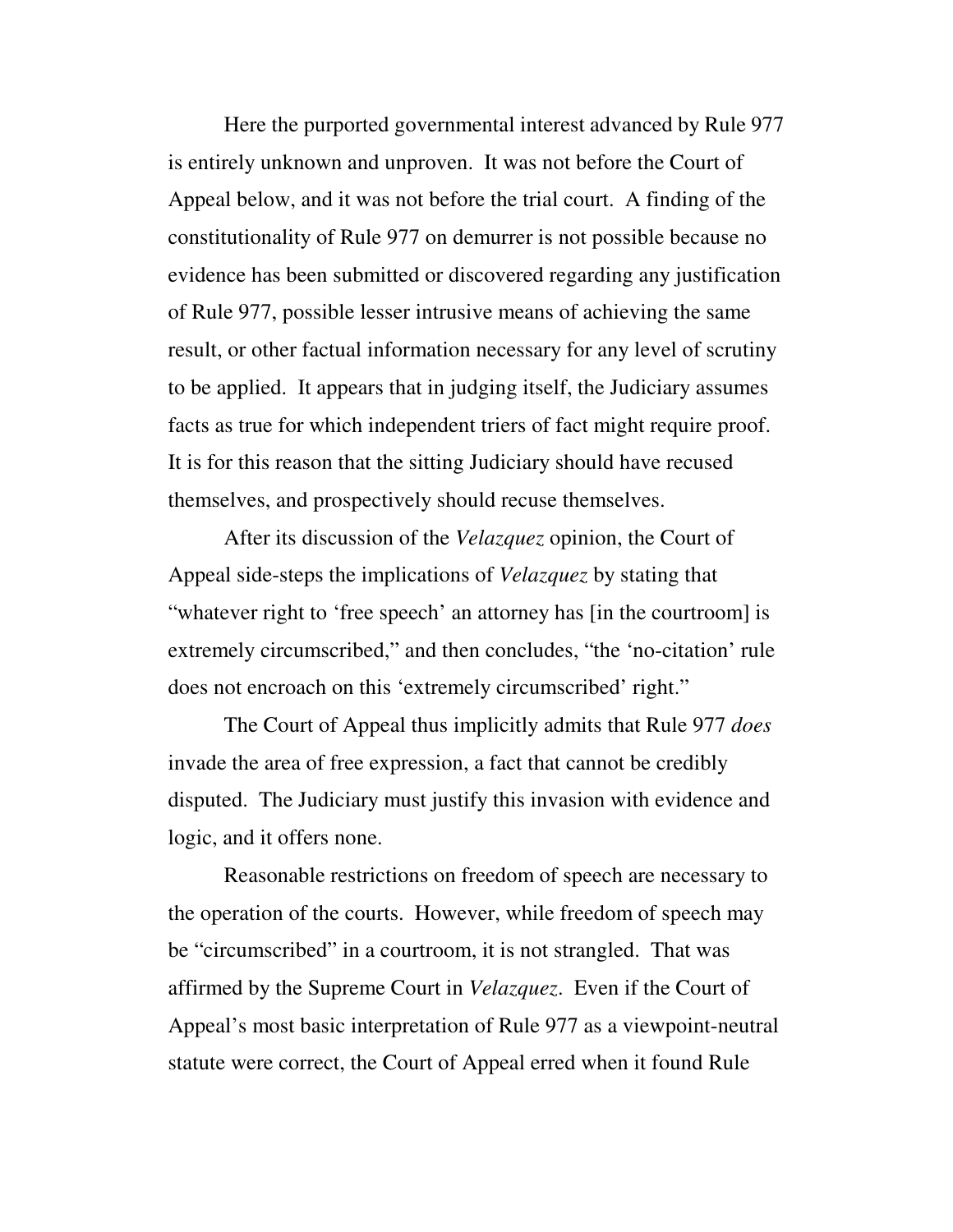977 to be a "reasonable restriction," because the record on appeal did not support a finding of reasonableness.

### **C. THE COURT OF APPEAL OPINION HERE IS INCONSISTENT WITH THIS COURT'S PRIOR OPINION IN** *AUTO EQUITY SALES v. SUPERIOR COURT.*

In *Auto Equity Sales v. Superior Court* (1962) 57 Cal.2d 450,

this Court held that an appellate department of a superior court exceeded its judicial "jurisdiction," as that term is applied in a writ of certiorari, when it refused to follow an opinion of the California Court of Appeal that the appellate department recognized as directly on point.

This determination was clearly in excess of the jurisdiction of the appellate department of the superior court. Under the doctrine of *stare decisis*, all tribunals exercising inferior jurisdiction are required to follow *decisions* of courts exercising superior jurisdiction. Otherwise, the doctrine of *stare decisis* makes no sense. The decisions of this court are binding upon and must be followed by all the state courts of California. *Decisions of every division of the District Courts of Appeal are binding* upon all the justice and municipal courts and upon all the superior courts of this state, and this is so whether or not the superior court is acting as a trial or appellate court. Courts exercising inferior jurisdiction must accept the law declared by courts of superior jurisdiction. It is not their function to attempt to overrule decisions of a higher court.

(*Auto Equity Sales, supra*, 57 Cal.2d at pp. 455-56 [italics added].)

*Auto Equity Sales* affirmed the importance of *stare decisis* and the rule that precedent must play in the common law. Although it was written over 40 years ago, *Auto Equity Sales* unquestionably remains the law of California; computer searches indicate that the decision has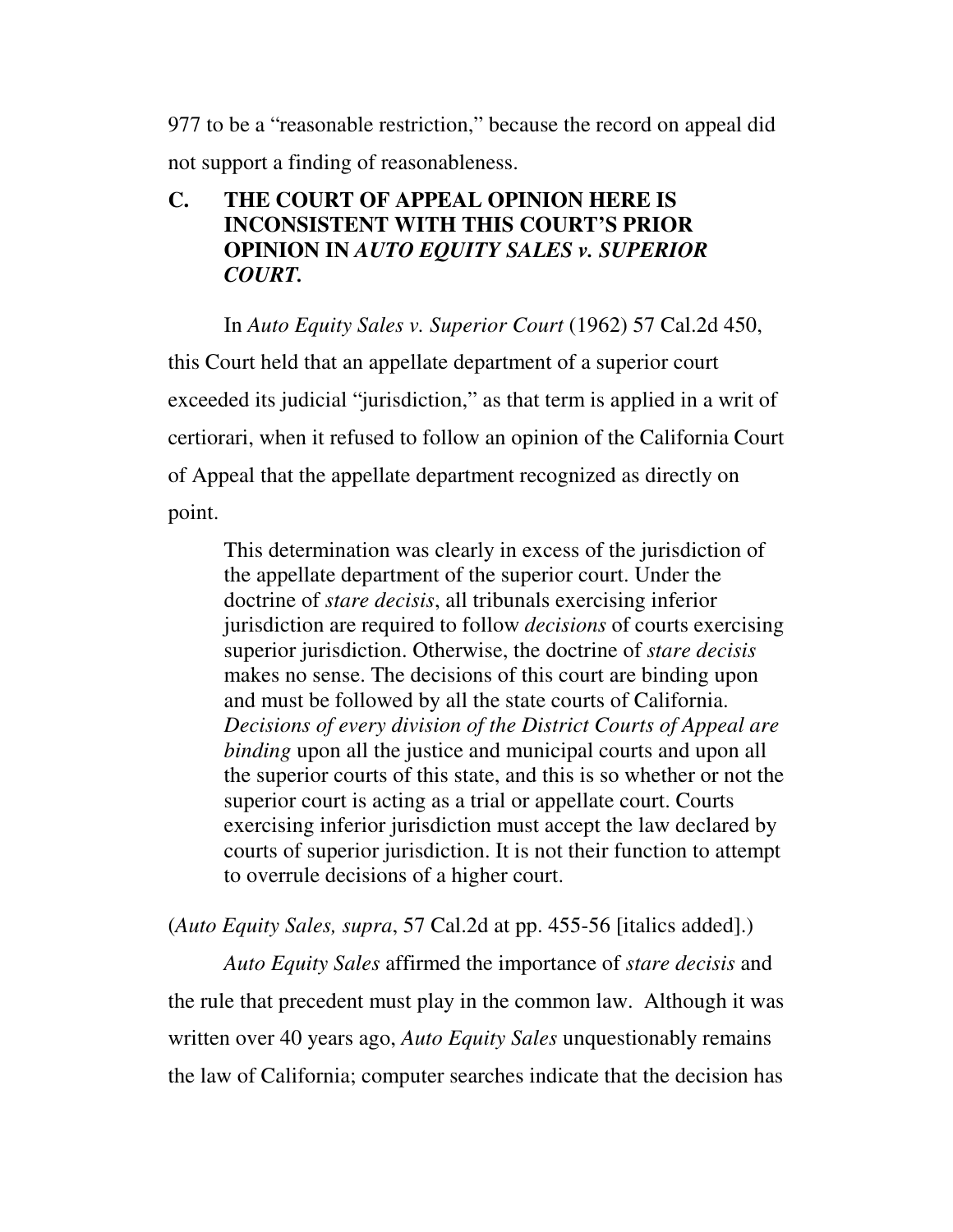been cited in well over 1,000 published cases alone since it was issued.

*Auto Equity Sales* requires inferior courts to abide by the decisions of higher courts as a jurisdictional matter. The *Auto Equity Sales* opinion makes no distinction between published and unpublished opinions.

[A] fair reading of Rule 977 of the California Rules of Court surely allows citation to the unpublished opinion. To hold otherwise leaves us in the Orwellian situation where the Court of Appeal opinion binds us, under *Auto Equity Sales v. Superior Court* (1962) 57 Cal.2d 450, 20 Cal.Rptr.321, 369 P.2d 937, but we cannot tell anyone about it. Such a rule of law is intolerable in a society whose government decisions are supposed to be free and open and whose legal system is founded on principles of the common law (Civ. Code, § 22.2) with its elementary reliance on the doctrine of *stare decisis*.

(*County of Los Angeles v. Wilshire Ins. Co.* (1978) 103 Cal.App.3d

Supp. 1, 3 [Presiding Judge Cole, concurring].)

The publication and wide-spread dissemination of all appellate decisions on the internet and through search engines places the large body of "unpublished" decisions before the public. These cases are "decisions," and through such prior decisions the body of common law is formed. If litigants are precluded from mentioning the existence of these prior decisions, and courts are forbidden to rely upon them, then the holding of *Auto Equity Sales* is rendered impossible to attain.

This position has been recognized and affirmed by the federal bar. The Advisory Committee on Appellate Rules and the Standing Committee on Rules of Practice and Procedure of the federal Judicial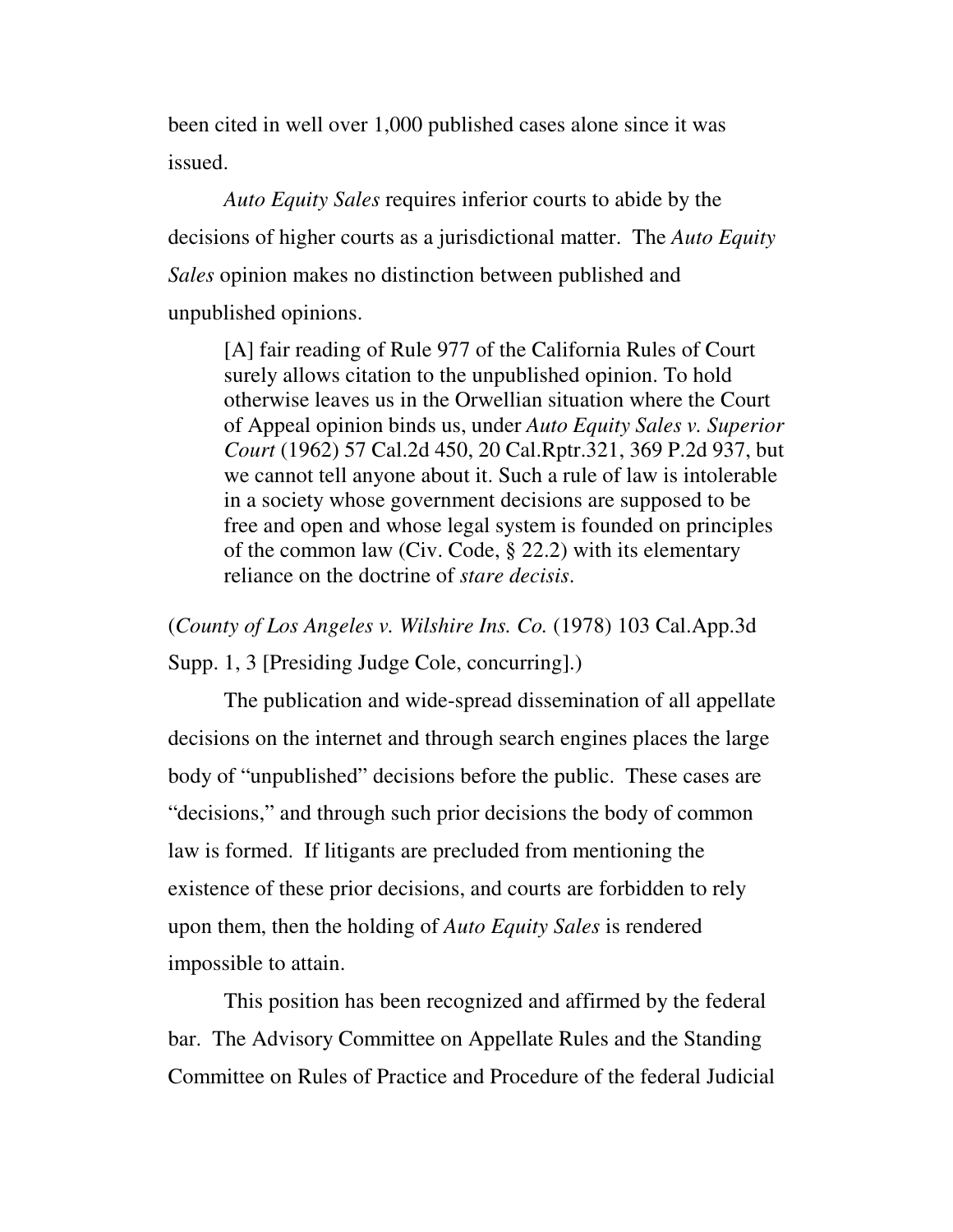Conference have approved new proposed federal Rule 32.1, which prohibits no-citation rules in federal courts.

The federal committees have recommended the adoption of Rule 32.1 because they have found "that restrictions on the citation of 'unpublished' or 'non-precedential' opinions . . . are wrong as a policy matter." (Judge Samuel A. Alito, Jr., Report of Advisory Committee on Appellate Rules (May 23, 2003).) The committee also found nocitation rules "difficult to defend." (*Ibid.*)

The restriction on litigants' speech is unjustified, it denies the existence of prior case authorities which are now widely viewed by all litigants and included in their research, and it causes courts as a matter of course to exceed their jurisdictional authority in violation of *Auto Equity Sales.* Review should be granted so this Court can protect our core free speech values, enhance the integrity of the legal system, and resolve the continuing and mounting jurisdictional crisis caused by the conflict between Rule 977 and *Auto Equity Sales*.

### **VI. CONCLUSION**

Case law is replete with examples of situations in which government bureaucracies are forced to justify restrictions on free expression. The California Judiciary has been hypocritically unwilling to submit its own restrictions to the same level of scrutiny it applies every day to other governmental institutions.

We cannot lose sight of the fact that we are dealing with a constitutional protection. Even well-intentioned limitations on such an essential guarantee are to be closely scrutinized. As Justice Bradley observed in *Boyd v. United States* (1886) 116 U.S. 616, 625, 6 S.Ct. 524: "It may be that it is [a limitation] in its mildest and least repulsive form; but illegitimate and unconstitutional practices get their first footing in that way,